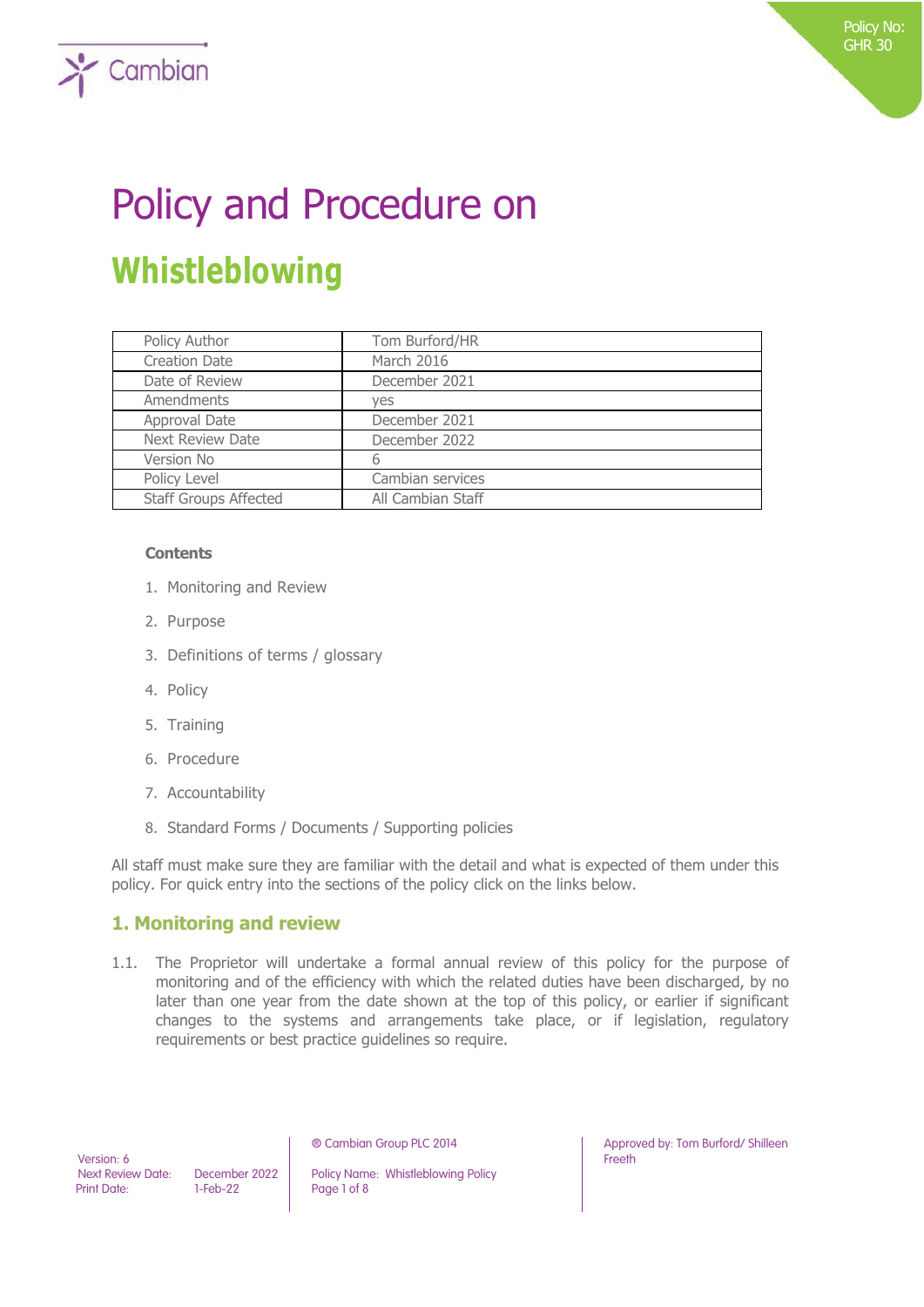

**Jeremy Wiles Group Executive Director – Children Services Date: December 2021**

## **2. Purpose**

- 2.1. We are committed to conducting our business with honesty and integrity, and we expect all colleagues to maintain high standards in accordance with our Code of Conduct (GHR: 37) and Code of Practice (GHR: 11). However, all organisations face the risk of things going wrong from time to time, or of unknowingly harbouring illegal or unethical conduct. A culture of openness and accountability is essential in order to prevent such situations occurring and to address them when they do occur. Whilst staff obviously forge friendships and allegiances to their colleagues, our primary loyalty at all times should be to those who use our services, and there is therefore a responsibility on every employee to report conduct that is of concern.
- 2.2. This policy ensures that Cambian complies with the Public Interest Disclosure Act 1998 (PIDA) which applies to almost all workers and employees who ordinarily work in Great Britain. The situations covered include criminal offences, risks to health and safety, failure to comply with a legal obligation, a miscarriage of justice and environmental damage.
- 2.3 The aims of this policy are:
	- To encourage colleagues to report suspected wrongdoing as soon as possible, in the knowledge that their concerns will be taken seriously, investigated as appropriate and that their confidentiality will be respected.
	- Employees and workers who make a 'protected disclosure' are protected from being treated badly or being dismissed. For a disclosure to be protected it must be made to an appropriate body. For example, disclosing a health and safety issue to the Health and Safety Executive is likely to be protected, but not if the concern was disclosed to the media.
	- To provide colleagues with guidance as to how to raise those concerns and receive feedback on any actions taken.
	- To reassure colleagues that they should be able to raise genuine concerns without fear of reprisals, even if they turn out to be mistaken.
	- To assure relatives, parents/guardians, placing authorities and inspection and registration bodies that Cambian gives high priority to securing the highest standards of behaviour from and amongst its employees.
- 2.4 This policy is intended to cover any serious concerns that someone has about any aspect of service provision or the conduct of a member of staff or others acting on behalf of Cambian. It does not form part of any employee's contract of employment and we may amend it at any time.
- 2.5 This policy is in line with:
	- Keeping Children Safe in Education (September 2021)
	- Working Together to safeguard Children (July 2018),
	- Children's Homes Regulations (April 2015)

| Version: 6         |  |
|--------------------|--|
| Next Review Date:  |  |
| <b>Print Date:</b> |  |

December 2022 | Policy Name: Whistleblowing Policy  $1-Feb-22$  Page 2 of 8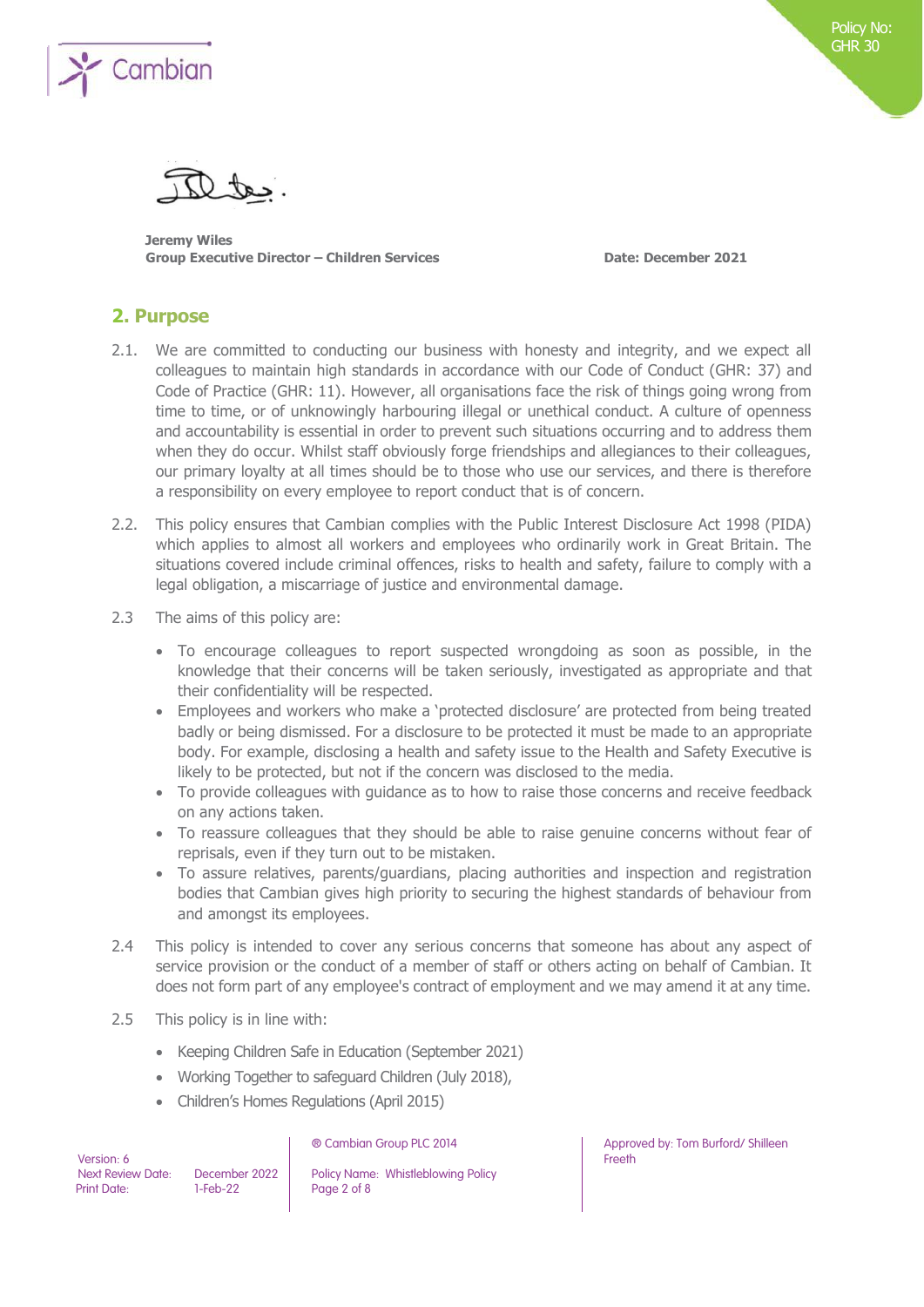

- Health and Social Care Act 2008 (Regulated Activities) Regulations , part 3 (2015)
- National Minimum Standards for Independent Health Care Services in Wales
- The Independent Health Care (Wales) Regulations 2011
- Social Services and Well-being (Wales) Act 2014
- The 20 Principles of The Francis Review 'Freedom to Speak Up' February 2015
- And giving due regard to Prevent Duty Guidance (March 2016),
- 2.6 This policy is made available to parents, carers, staff and individuals.

## **3. Definition of terms / Glossary**

- 3.1 Whistleblowing is the disclosure of information which relates to suspected wrongdoing or dangers at work. You are protected by law if you report any of the following;
	- suspicions or concerns regarding any type of abuse or potential harm to individuals in our care which for some reason cannot be raised under the normal safeguarding procedures as set out in our Child Protection and Safeguarding Policy 25;
	- criminal activity;
	- failure to comply with any legal or professional obligation or our regulatory requirements;
	- danger to health and safety;
	- bribery under our Anti-Bribery and Corruption Policy (GHR 31);
	- dishonesty, fraud or financial mismanagement;
	- breach of our internal policies and procedures including our Code of Conduct;
	- unauthorised disclosure of confidential information;
	- issues that are not being dealt with through clinical governance reviews or other legitimate avenues;
	- if you believe someone is covering up wrongdoing
- 3.2 A **whistleblower** is a person who raises a genuine concern relating to any of the above. All Proprietors and employees have a responsibility to carry out their duties to the highest standards of openness, probity and accountability. If you have any genuine concerns related to suspected wrongdoing or danger affecting any of our activities (a whistleblowing concern) you should report it under this policy.
- 3.3 The following complaints do not fall under Whistleblowing:

Personal grievances (for example bullying, harassment, discrimination) are not covered by whistleblowing law, unless your particular case is in the public interest. In those cases you should use the Grievance Procedure (GHR 29) or Harassment and Bullying Policy (GHR 02) as appropriate.

Guidance on associated terminology is set out below.

3.4 **Harassment:** A person is harassed when they are subjected to unwanted physical or verbal conduct which has the purpose or effect of violating their dignity or creating an intimidating, hostile, degrading, humiliating or offensive environment for them

December 2022 | Policy Name: Whistleblowing Policy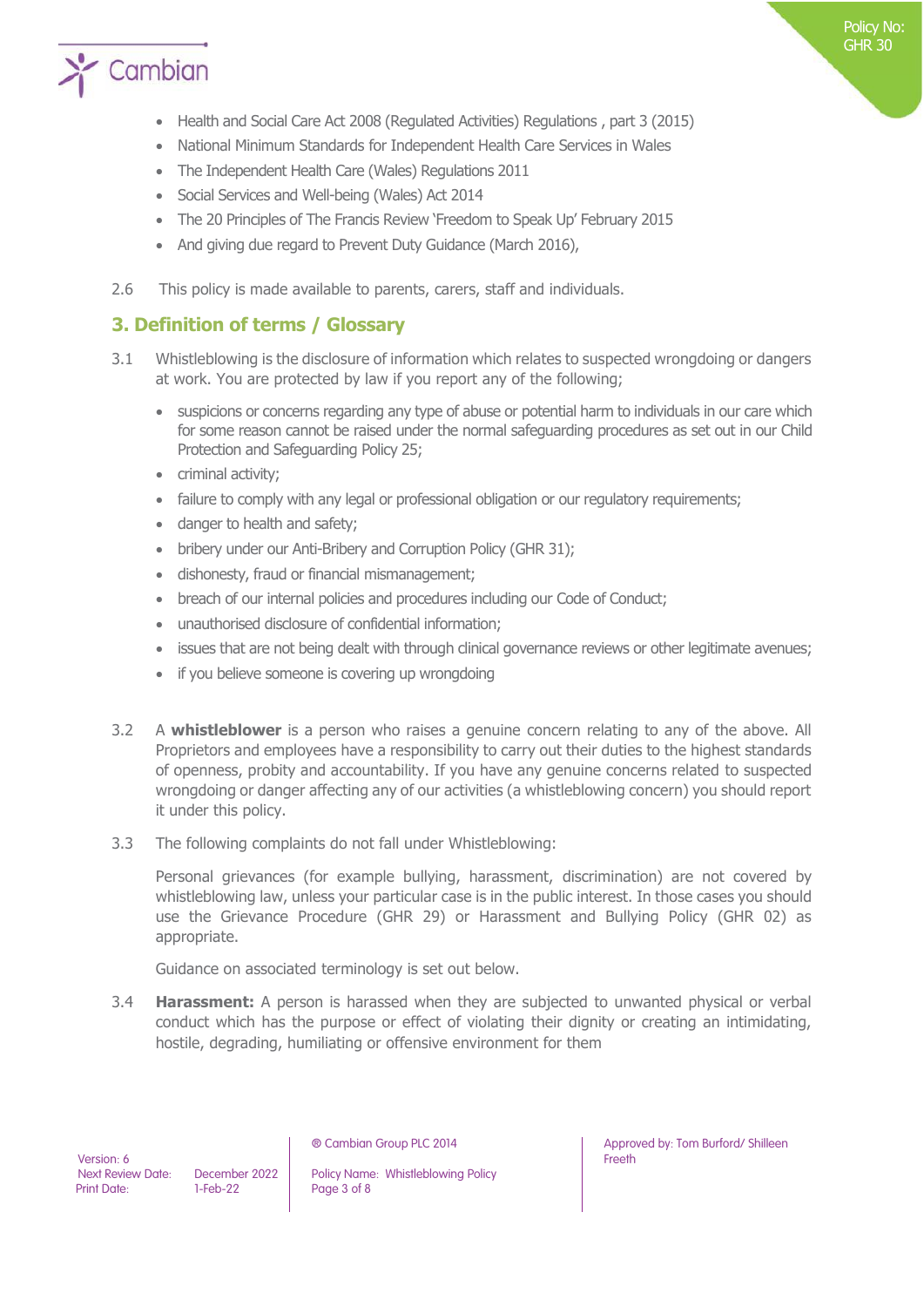

- a staff member shouting at, being sarcastic towards, ridiculing or demeaning a pupil or colleague;
- making physical or psychological threats;
- overbearing supervision;
- making inappropriately derogatory remarks about a pupil or colleague;
- persistent unfair assessment of a pupil or colleague's work;
- Unfairly excluding pupils from classes, projects or events.
- 3.6 Bullying does not include reasonable and constructive criticism of a pupil or colleague's work or behaviour.

## **4. Policy**

- 4.1. This policy applies to all employees (either full or part-time), bank workers or others on a temporary or casual contract, secondees, trainees, volunteers, interns or students, people involved in investigations, independent consultants, agents or sponsors for Cambian group and suppliers of services contracted to Cambian.
- 4.2 Where there is evidence of any criminal activity or child safeguarding issues, the police and/or the Local Safeguarding Children's Board (LSCB) / Child Protection Unit shall be informed immediately, in accordance with Cambian's Child Protection and Safeguarding Policy as appropriate.
- 4.3 If you are uncertain whether something is within the scope of this policy you should seek advice from the Director of HR, or from Public Concern at Work, an independent charity, whose contact details are set out in section 7.5
- 4.4 This policy does not release employees from their duty;
	- Of confidentiality in the course of their work
	- To undertake and participate in (as appropriate clinical governance reviews)
	- To participate in investigations
	- To follow company procedures.

## **5. Training**

- 5.1 Cambian will ensure that training courses which include whistleblowing will include awareness of how employees can raise concerns and highlight the whistleblowing helpline. Whistleblowing is covered in Cambian's e-learning modules (Myrus) – Safeguarding Children and Dealing with Concerns at Work. Whistleblowing is also incorporated into safeguarding workshops and induction courses.
- 5.2 Cambian will ensure that whistleblowing policy and procedure will also be discussed as part of the supervision programme and at staff meetings and other opportunities.

## **6. Procedure**

#### **Raising a whistleblowing concern**

 Version: 6 Print Date: 1-Feb-22 Page 4 of 8

Next Review Date: December 2022 | Policy Name: Whistleblowing Policy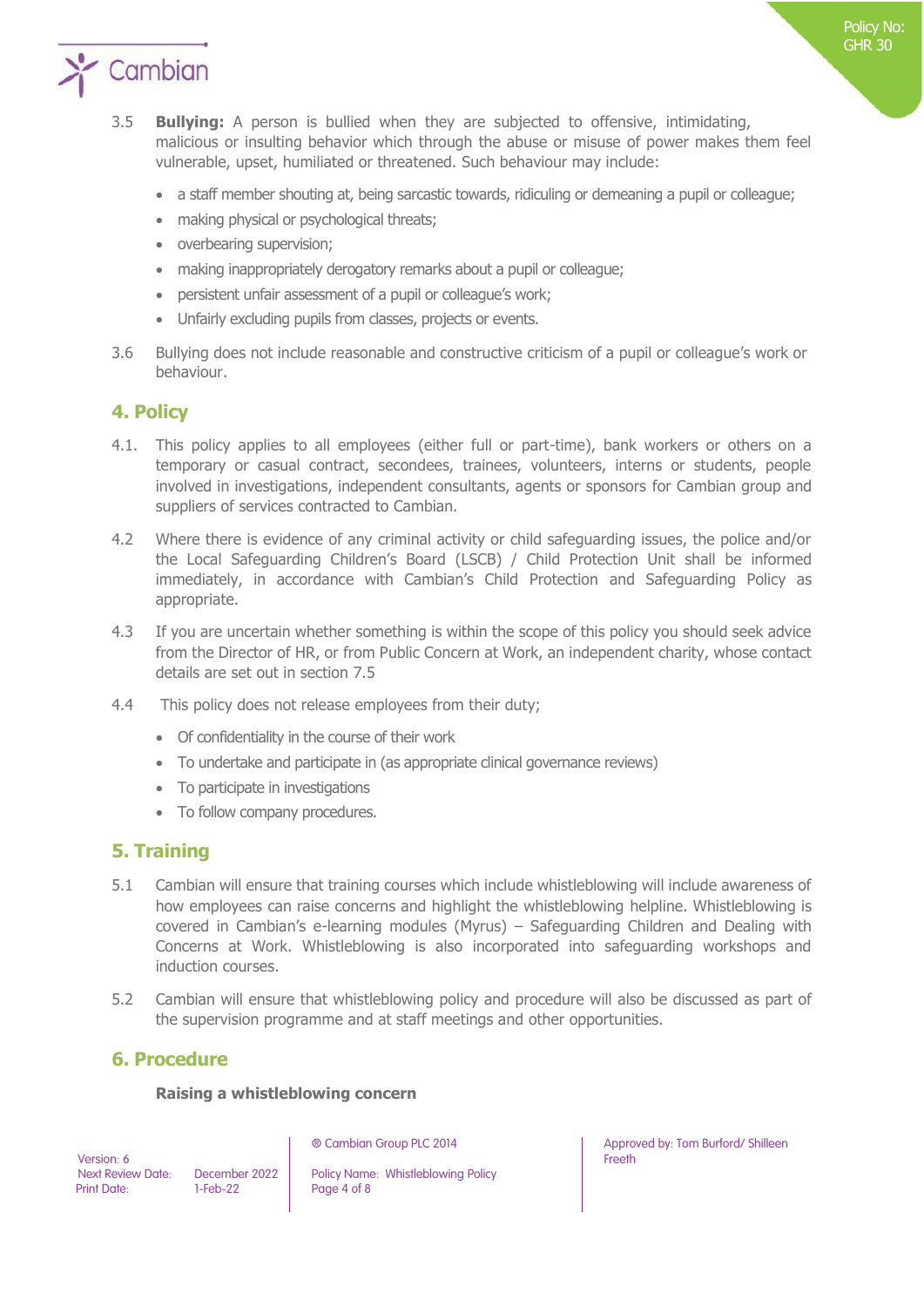

- 6.2. We would expect that in the majority of cases you will raise any concerns with your line manager, unless you suspect your line manager to be involved, in which case please contact the Regional Manager/Lead or the Managing Director of your division, functional head or any of the Whistleblowing Officers (Section 7.5). You may tell them in person or put the matter in writing if you prefer. They may be able to agree a way of resolving your concern quickly and effectively. Your manager should make a written record of your concern, and ensure that it is properly investigated, feeding back to you as appropriate. In all cases they should refer the matter to the Whistleblowing Officer so that a complete record of all such concerns and the action taken and outcomes, is recorded.
- 6.3. However, where the matter is more serious, or you feel that your line manager has not addressed your concern, or you prefer not to raise it with someone within Cambian for any reason, you should contact our confidential independent external telephone hotline, on 0800 086 9128 (a Freephone number). This hotline is run on a 24hours, seven days a week basis by Navex Global, an independent specialist provider of whistleblowing services. Alternatively, you can contact Navex Global's EthicsPoint online service and record your concerns using their secure on-line portal at cambiangroup.ethicspoint.com
- 6.4. EthicsPoint will take down a written summary of your concern and read this back to you to ensure that they have accurately recorded your concerns. EthicsPoint will then notify the Cambian Whistleblowing Officers that a concern has been raised with them by secure e-mail and the Whistleblowing Officers will ensure that an investigation commences. After you have completed your report you will be assigned a unique code called a 'report key'. You will need to write down your report key and password and keep them in a safe place. After 5-6 business days you will be able to use your report key and password to check your report for feedback or questions.
- 6.5. Whether an individual raises a concern confidentially, via EthicsPoint, with their line manager or in any other fashion, Cambian's investigation and response time will be consistent and Cambian will be accountable for the same level of response (see **'Investigation and outcome'** below).

## **Confidentiality**

- 6.6. Whichever route you use to raise your concern, we hope that people will feel able to voice whistleblowing concerns openly under this policy. However, if you want to raise your concern confidentially, we will make every effort to keep your identity secret. If it is necessary for anyone investigating your concern to know your identity, we will discuss this with you.
- 6.7. We do not encourage colleagues to make disclosures anonymously. Thorough investigation may be more difficult or impossible if we cannot obtain further information from you. It is also more difficult to establish the credibility of allegations. Whistleblowers who are concerned about possible reprisals if their identity is revealed should come forward to the Head of Legal or one of the other Whistleblowing Officers and appropriate measures can then be taken to preserve confidentiality. If you are in any doubt you can seek advice from Public Concern at Work, an independent whistleblowing charity who offer a confidential helpline for individuals who are thinking of whistleblowing. Their contact details are set out in section 7.5 of this policy.

Next Review Date: December 2022 | Policy Name: Whistleblowing Policy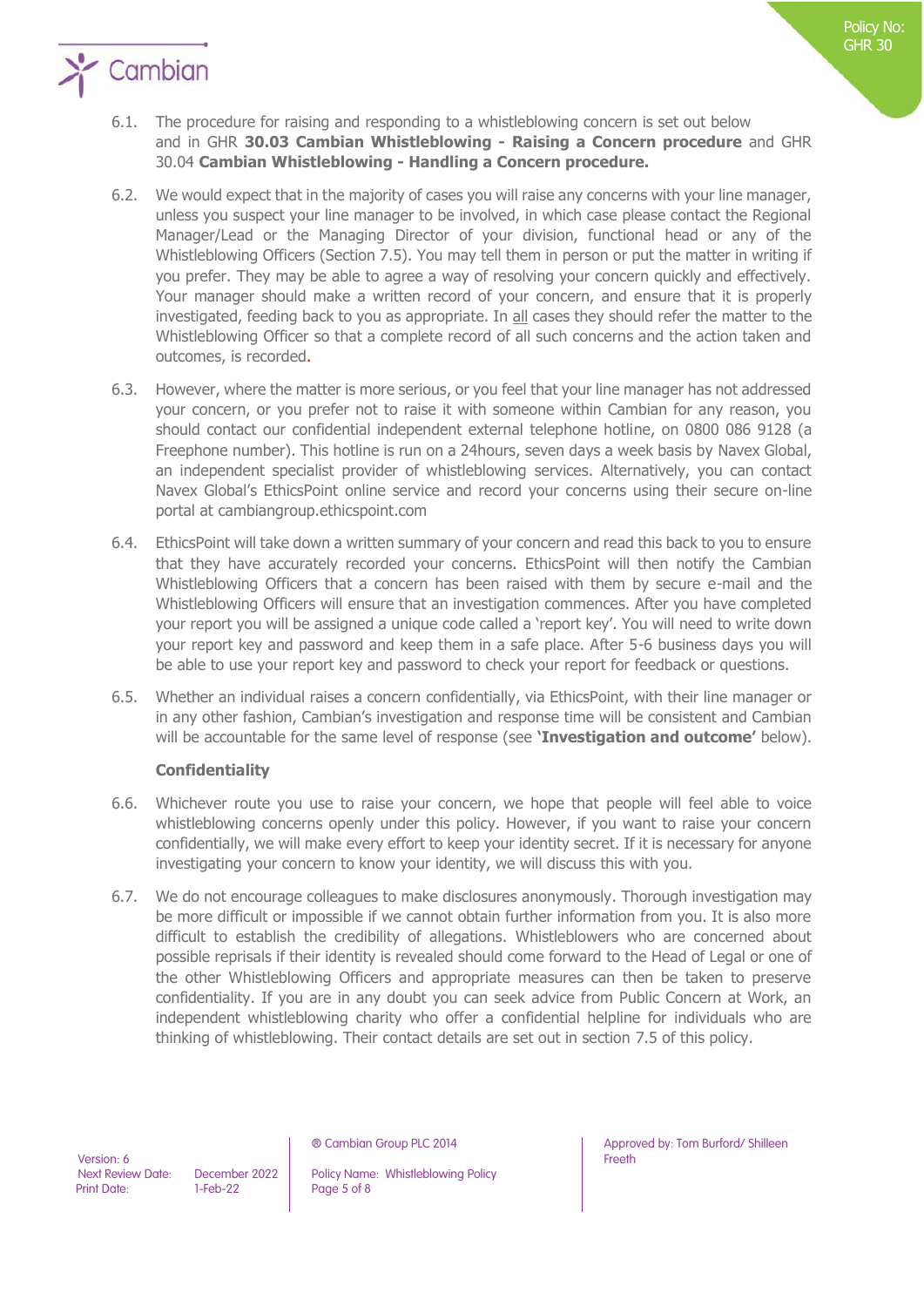

- 6.8. Cambian has a duty to pass on information to others if this is required as a matter of law or in the public interest. On occasion this may mean that this cannot be done without identifying the person who raised the concern, for example:
	- Because evidence is needed in court; or
	- Cambian is involved in legal proceedings and Cambian's papers are open to scrutiny. If this happens, Cambian will discuss this with the employee beforehand.

#### **Investigation and outcome**

- 6.9. All whistleblowing incidents, regardless of the route, are sent to the Head of Employee Relations, who will nominate an investigator or team of investigators with relevant experience and specialist knowledge of the subject matter. The relevant Managing director will also be notified in the first instance, unless they are directly implicated. If the whistleblowing incident concerns a procurement or financial irregularities, the Chief Finance Officer (CFO) and Group Financial Controller will also be notified in the first instance.
- 6.10. We will seek to inform you as soon as possible and in any event within 20 working days of either the outcome of our assessment or how the investigation is progressing. If you have raised a concern through the EthicsPoint hotline, you can always contact them for an update on progress at any time, as they will be kept abreast of how the investigation is progressing. You may be asked to provide further information from time to time. After 5-6 business days you will be able to use your report key and password to log back into the system and check your report for feedback or questions.

The investigator(s) may make recommendations for change to enable us to minimize the risk of future wrongdoing.

- 6.11. We will aim to keep you informed of the progress of the investigation and its likely timescale. However, sometimes the need for confidentiality may prevent us giving you specific details of the investigation or any disciplinary action taken as a result. You should treat any information about the investigation as confidential.
- 6.12. If we conclude that a whistleblower has made false allegations maliciously or with a view to personal gain, the whistleblower may be subject to investigation which may result in a disciplinary sanction. In an extreme case malicious or wild allegations could give rise to legal action on the part of the persons complained about.

#### **If you are not satisfied**

- 6.13. While we cannot always guarantee the outcome you are seeking, we will try to deal with your concern fairly and in an appropriate way. By using this policy you can help us to achieve this.
- 6.14. If you are not happy with the way in which your concern has been handled, you can raise it with one of the other Whistleblowing Officers

#### **External disclosures**

- 6.15. The aim of this policy is to provide an internal mechanism for reporting, investigating, remedying and learning from any wrongdoing in the workplace. In most cases you should not find it necessary to alert anyone externally.
- 6.16. The law recognises that in some circumstances it may be appropriate for you to report your concerns to an external body such as a regulator. It will very rarely if ever be appropriate to alert

 Version: 6 Print Date: 1-Feb-22 Page 6 of 8

Next Review Date: December 2022 | Policy Name: Whistleblowing Policy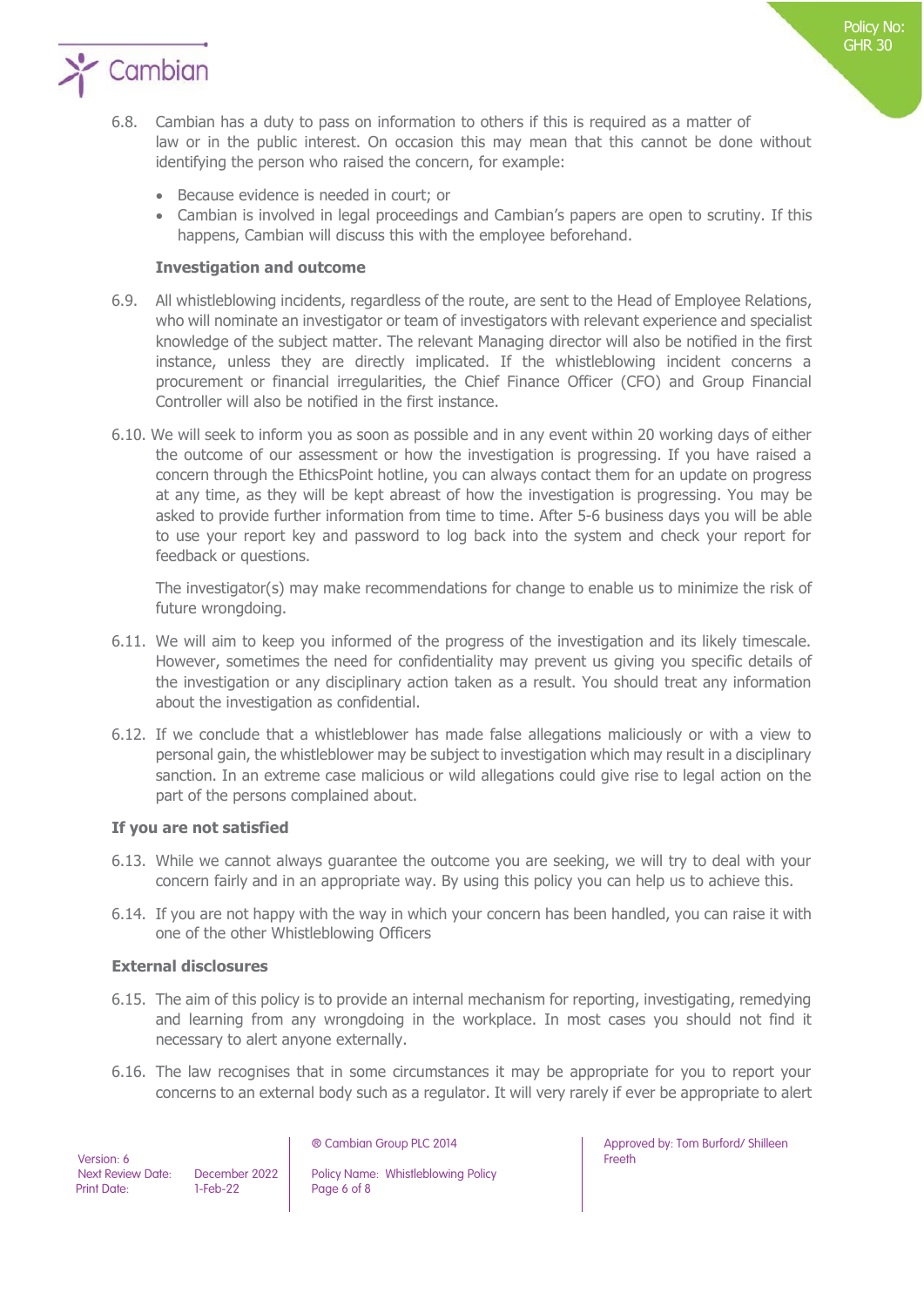

the media. We strongly encourage you to seek advice before reporting a concern to anyone external. The independent whistleblowing charity, Public Concern at Work, operates a confidential helpline. They also have a list of prescribed regulators for reporting certain types of concern. Their contact details are included in section 7.5.

6.17. Whistleblowing concerns usually relate to the conduct of our colleagues, but they may sometimes relate to the actions of a third party, such as a customer, supplier or service provider. In some circumstances the law will protect you if you raise the matter with the third party directly. However, we encourage you to report such concerns internally first.

#### **Protection and support for whistleblowers**

- 6.18. It is understandable that whistleblowers are sometimes worried about possible repercussions. We aim to encourage openness and will support colleagues who raise genuine concerns under this policy, even if they turn out to be mistaken.
- 6.19. Whistleblowers must not suffer any detrimental treatment as a result of raising a concern. Detrimental treatment includes dismissal, disciplinary action, threats or other unfavourable treatment connected with raising a concern. If you believe that you have suffered any such treatment as a result of raising a whistleblowing matter, you should inform the Whistleblowing Officers immediately. If the matter is not remedied you should raise it formally using our Grievance Procedure.
- 6.20. You must not threaten or retaliate against whistleblowers in any way. If you are involved in such conduct you may be subject to disciplinary action. In some cases the whistleblower could have a right to sue you personally for compensation in an employment tribunal.
- 6.21**.** An instruction to cover up wrongdoing is itself a disciplinary offence. If told not to raise or pursue any concern, even by a person in authority such as a manager, employees should not agree to remain silent. They should report the matter to one of the Whistleblowing Officers or the whistleblowing hotline.

## **7. Accountability**

- 7.1 The Whistleblowing Officers, whose details are set out in below have day-to-day operational responsibility for this policy, and must ensure that all managers, head teachers and other colleagues who may deal with concerns or investigations under this policy receive regular and appropriate guidance on its use.
- 7.4. All colleagues are responsible for the success of this policy and should ensure that they use it to disclose any suspected danger or wrongdoing.
- 7.5. Contact details:

| Whistleblowing<br>Hotline (24 hours)         | 0800 086 9128<br>(EthicsPoint)   |
|----------------------------------------------|----------------------------------|
| Navex Global's<br><b>EthicsPoint Website</b> | www.cambiangroup.ethicspoint.com |

 Version: 6 Print Date: 1-Feb-22 Page 7 of 8

Next Review Date: December 2022 | Policy Name: Whistleblowing Policy